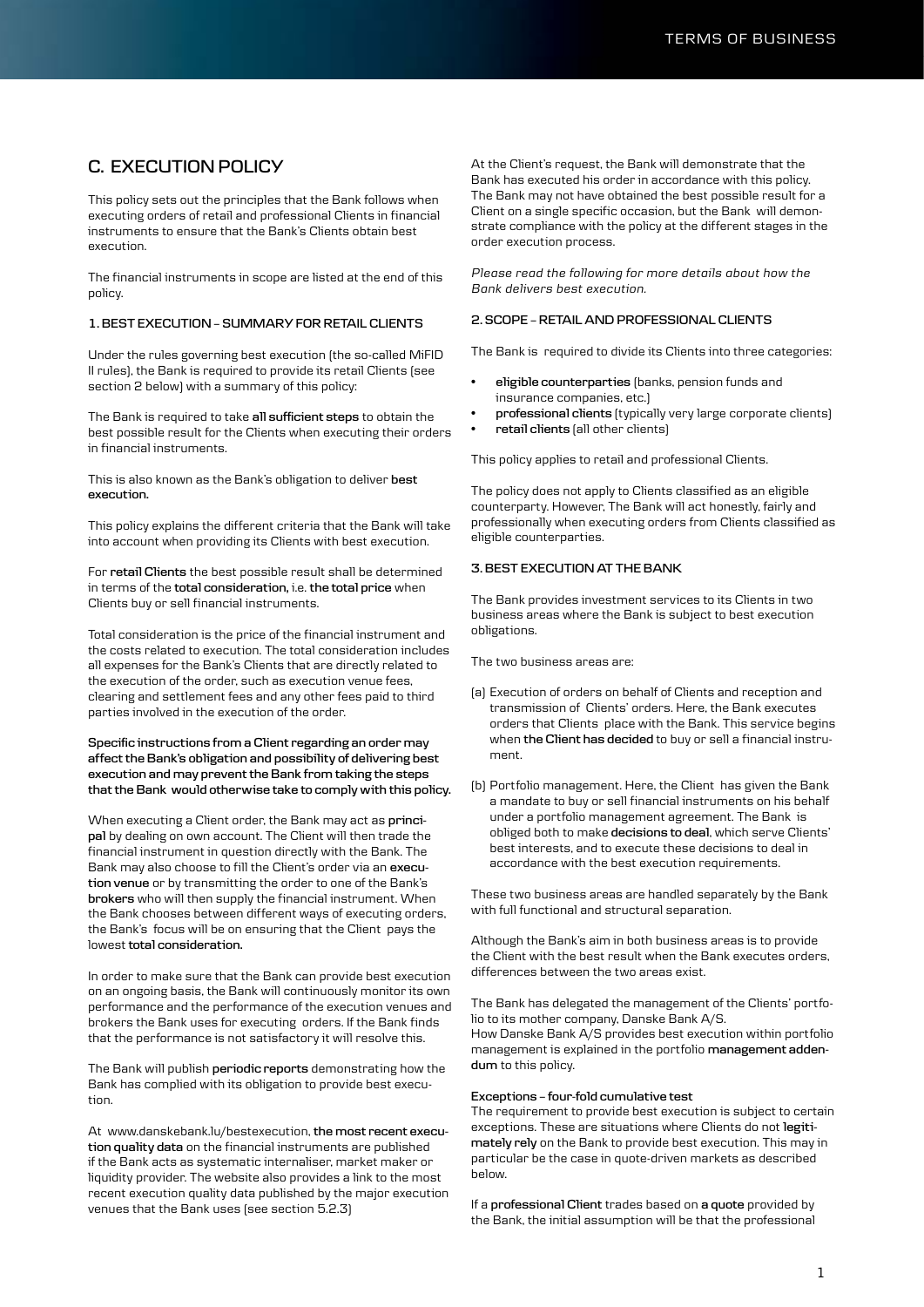Client does not legitimately rely on the Bank to provide best execution. This assumption will be checked against the so cold four-fold cumulative test, published by the European Commission to establish whether a Client may rely on the Bank to provide best execution. The four-fold cumulative test encompasses the following criteria:

- which party initiates the transaction. If the Client initiates a transaction it is less likely that the Client will be relying on the Bank to provide best execution.
- questions of market practice and the existence of a convention to "shop around". In some markets, it is common practice that the Client solicits quotes from various sources and then bases its decision to deal on these quotes. Under these circumstances, the Client could not expect the dealer chosen to owe best execution.
- the relative levels of price transparency in a market. In markets where the Bank has ready access to prices in the relevant markets and the Client does not, the Client is more likely to rely on the Bank to provide best execution.
- the information provided by the Bank and any agreement reached between the Client and the Bank may impact on whether the Bank owes best execution.

For **retail clients**, the result of the four-fold cumulative test will normally be that the Client is entitled to best execution when the Client trades based on a quote provided by the Bank.

#### **4. FACTORS AFFECTING BEST EXECUTION**

#### **4.1 Factors**

When the Bank chooses how to ensure best execution for the order, the following factors are taken into consideration:

- price
- costs
- speed
- likelihood of execution and settlement
- type and size of the order
- any other factor considered relevant to the execution of the order

In general, the Bank prioritises the factors on the basis of the following elements:

- the Client's situation and the objective of the order
- current market conditions
- the specific financial instrument that the order concerns
- relevant execution venues

By default, the Bank will consider the following factors to be the most important:

Price and costs: In most cases, the **price** of the financial instrument and the **costs**, including commissions and fees, related to the execution are the essential factors for ensuring best execution.

For **retail clients** the best possible result shall be determined in terms of the **total consideration**. Total consideration means the price of the financial instrument together with the costs related to execution, including all expenses incurred by the Client that are directly related to the execution of the order, such as execution venue fees, clearing and settlement fees and any other fees paid to third parties involved in the execution of the order.

It is not always possible to execute Clients' orders at the best price, but the Bank will always strive to execute these orders in accordance with the Bank's policy.

The Bank strives to execute purchase orders at the lowest sales price offered and to execute sales orders at the highest purchase price offered.

Certain financial instruments (**OTC instruments**) do not have what could be defined as an observable market price, either because they are not admitted to trading on any trading venue or because trading does not take place on the relevant trading venue(s). For such instruments, the Bank must check the fairness of the price by using relevant market data and also, where possible, by making a comparison with similar or comparable products.

Speed and likelihood of execution: Next to price and costs, the Bank considers, by default, speed and likelihood of execution to be the most important factors when ensuring best execution.

**Speed** is the rate at which the Bank progresses an order. If a Client provides no instructions regarding the speed at which the order should be carried out, the Bank will progress it at a rate that the Bank believes represents a balance between creating market impact and executing the Clients´ order in a timely fashion so as to reduce execution risk.

The Bank will seek to achieve prompt execution of the entire order if the Bank does not believe that prompt execution of the entire order will have a negative impact on execution quality.

If the Bank believes, for example, that the size or nature of the order may affect the price level, the Bank may postpone the execution of the entire order or parts of it. On the other hand, depending on the circumstances, the Bank may also prioritise quick execution if the Bank is of the opinion that this will be most favourable for its Client.

**Likelihood of execution** is the likelihood that the Bank will be able to fill a Client's order in full or at least a substantial part of it. This factor will be of particular relevance if, for instance, the financial instrument in question is illiquid or if the Client limits the price of the order at a price that does not correspond to the prevailing market price.

Market conditions for the relevant financial instrument may cause the Bank to prioritise the likelihood of execution. The Bank may therefore decide to execute the order at the execution venue(s) that have the necessary liquidity and depth of trading interests to ensure timely execution and the smallest possible effect on the price level.

Likelihood of settlement: Generally, the Bank expects Clients' orders that the Bank executes to be settled in a timely fashion. If the Bank becomes aware that a particular execution strategy may compromise the likelihood of settlement, the Bank may not pursue that strategy even if it would result in a better price.

Other relevant factors: While the Bank considers the abovementioned factors to be the predominant ones there may be situations where additional factors may influence the Bank's strategy to obtain best execution.

#### **4. 2. Client instructions**

If a Client provides the Bank with instructions regarding an order or any aspect of it, the Bank will execute the order in accordance with such instructions to the extent reasonably possible.

**However, please note that these instructions may prevent the Bank from taking the steps that the Bank would otherwise take to comply with this policy. Therefore, the Bank may not be**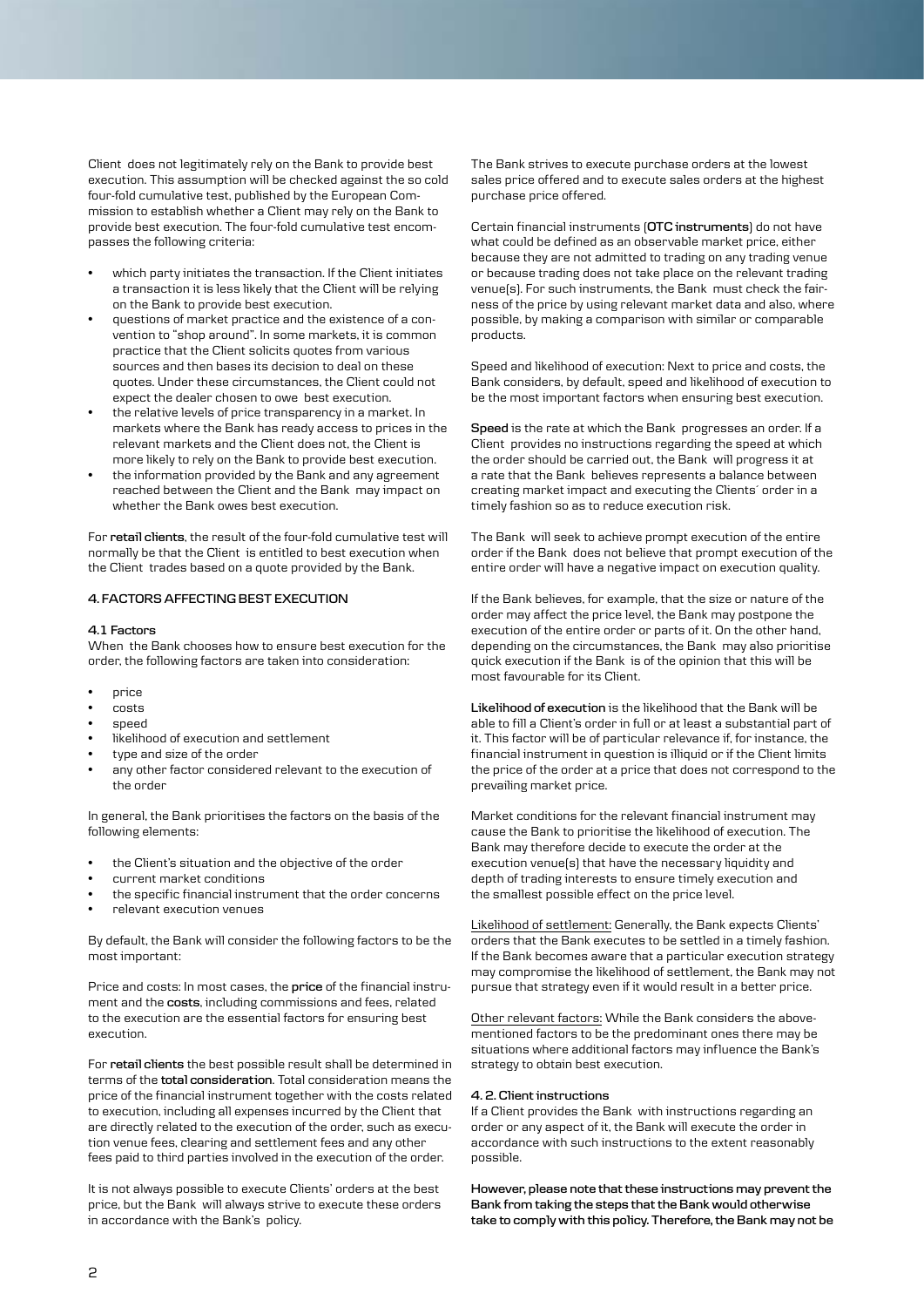**able to ensure best execution in respect of the aspect(s) of the trade where the Bank acts in accordance with such instructions.**

If Clients' instructions only cover certain parts or aspects of the order, the Bank will endeavour to ensure best execution in respect of any other part or aspect of his Client's order.

If a Client does not provide any instructions, the Bank will exercise its own discretion regarding the order in accordance with this policy.

# **5. ORDER EXECUTION**

#### **5.1 Own account, execution venues and brokers**

When executing a Client's order, the Bank chooses the place of execution that, in the Bank's opinion, will provide the Client with the best result.

The Bank, is a subsidiary of Danske Bank A/S. The majority of the Bank 's Client orders are transmitted to Danske Bank A/S for execution. The orders are then executed subject to Danske Bank A/S's order execution policy. Danske Bank A/S order execution policy is available at www.danskebank.com/bestexecution.

The Bank may also execute orders in bonds as principal. via other brokers or through a Multilateral Trading Facility (MTF). In both cases, the Bank trades as principal.

The price for the Client is identical to the price obtained by the Bank via the Broker or the MTF.

The main factor for ensuring best execution in relation to bonds is the price.

The Bank executes orders at execution venues as well as outside execution venues.

When the Bank executes orders outside execution venues the Bank may act as principal by dealing on own account. Clients will then trade the financial instrument in question directly with the Bank. This may be in the Bank's capacity as systematic internaliser (see section 6).

At the Client's request, the Bank can provide additional information about the consequences of trading outside trading venues.

The Bank may execute orders by combining Clients' trading interests (clients' buy and sell orders). The Bank may do this outside a trading venue or by concluding the transaction under the rules of a trading venue.

The Bank executes orders promptly, fairly and expeditiously and in the sequence in which orders are received.

#### **5.2.1 Execution venues**

Execution venues are regulated markets, multilateral trading facilities (MTF), organised trading facilities (OTF), systematic internalisers, market makers and liquidity providers.

If the Bank chooses to execute a Client's order via an execution venue, the Bank, will choose an execution venue that, in the Bank's opinion, offers the best possibilities of ensuring best execution.

For all classes of financial instruments, the main criterion when choosing between execution venues is efficient pricing, such as

the size of bid-ask spreads and access to price information. In this assessment, the Bank includes liquidity and the costs of executing orders on the relevant execution venues.

To make sure that the Banks' Clients' total consideration is not negatively affected by the Bank's choice of execution venue, the Bank also considers any external costs when choosing between venues. These could be costs related to for instance clearing.

## **5.2.2 Brokers**

In this context, a broker is another investment firm that receives the order from the Bank and decides how to execute it. If the Bank chooses to execute an order via a broker, the Bank will choose a broker that, in the Bank's opinion, offers the best possibilities of ensuring best execution. The Bank only transmits clients' orders to brokers who the Bank believes can deliver a result that will live up to the best execution requirements.

#### **5.2.3 List of execution venues and brokers**

The most recent list of major execution venues and brokers, per financial instrument for retail and professional clients is available at www.danskebank.lu/bestexecution,.

As described in more detail in section 7 below, the Bank will continuously monitor the execution quality that the Bank delivers to its Clients. This includes monitoring the performance of the execution venues and brokers that the Bank uses.

#### **6. SYSTEMATIC INTERNALISER (SI)**

The Bank is a systematic internaliser in financial instruments that the Bank trades on an organised, frequent, systematic and substantial basis when executing Client orders outside trading venues.

If the Bank is considered as systematic internaliser, the Bank has certain obligations to make firm quotes available to the Bank's Clients.

When the Bank provides firm quotes to its Clients in its capacity as a systematic internaliser, these quotes must meet the Bank's best execution requirements.

In addition, the Bank must ensure that the prices quoted by the Bank when acting as a systematic internaliser reflect prevailing market conditions.

In terms of shares, depositary receipts, exchange-traded funds, certificates and other similar financial instruments, this means that the Bank's quoted prices must be close in price to the prices on the most relevant European trading venue in terms of liquidity.

In terms of bonds, structured finance products, emission allowances and derivatives, it means that the Bank's prices must reflect the prevailing market conditions in relation to prices at which transactions are concluded for the same or similar financial instruments on a trading venue. The specific requirements for the pricing of instruments when the Bank acts as systematic internaliser apply only up to certain order sizes.

If and when the Bank acts as systematic internaliser, the list of instruments traded as systematic internaliser can be found on www.danskebank.lu.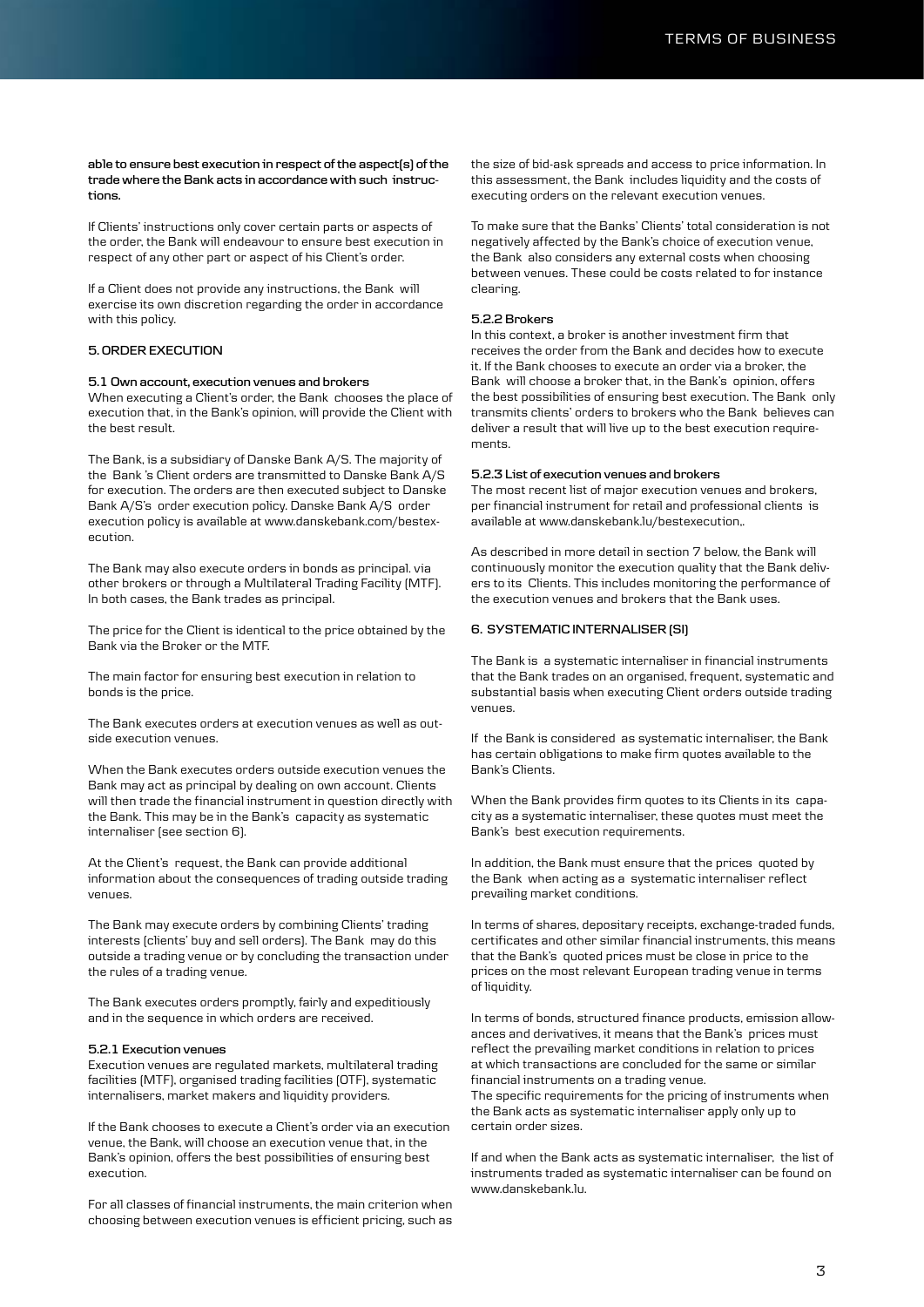# **7. MONITORING, EVALUATION AND CHANGES**

The Bank monitors and evaluates the effectiveness of this policy and the measures taken to comply with it.

The monitoring of the effectiveness of this policy takes place on a consistent basis by the trading desks directly responsible for delivering best execution as well as by internal control functions at the Bank that operate independently from the functions executing client orders.

The Bank assesses, on an regular basis and at least once a year, whether the execution venues and brokers that the Bank has chosen to ensure best execution continue to meet the Bank's standards. If not, the Bank will make the necessary changes.

The assessment will include evaluating and comparing published execution quality reports of the Bank's selected brokers to ensure that the selected brokers meet their best execution obligations.

If the Bank finds that it does not fulfil its best execution obligations, the Bank will change its policy and relevant measures promptly and effectively.

The Bank monitors in accordance with this policy that Danske Bank A/S delivers best execution as part of the outsourced portfolio management.

The Bank has also established a **Best Execution Committee** for the purpose of ensuring that information about execution quality in the Bank, is gathered and considered centrally.

# **8. REPORTING**

# **8.1 Danske Bank as execution venue**

The Bank is an execution venue if the Bank acts as a systematic internaliser (see section 6). a market maker or a liquidity provider.

If qualifying as an execution venue, the Bank will publish at www.danskebank.lu/bestexecution, four times a year and not later than three months after the end of each quarter of the calendar year, information about the Bank's quality of execution in financial instruments where the Bank acts as an execution venue, This will include information about prices, costs and likelihood of execution.

#### **8.2. Top five venues and brokers**

The Bank monitors in accordance with this policy that Danske Bank A/S delivers best execution as part of the outsourced portfolio management.

As part of this report, the Bank will, publish for each class of financial instruments, a summary of its analysis and conclusions based on the Bank's detailed monitoring of the quality of execution obtained by the Bank on the execution venues where the Bank executed all its Client orders in the previous year.

The Bank will publish a similar report for its top five brokers.

#### **9 CHANGES TO THE POLICY**

Any changes to the Bank's order execution policy will be published on the Bank's website.

All clients with whom The Bank have an ongoing client relationship will be informed of any material changes to our order execution arrangements or this order execution policy.

# **10. FURTHER INFORMATION**

For further information the Bank refers to the General Terms and Conditions, General Investor Information, Risk Disclosure as well as specific trading arrangements between the Bank and the Client, if any.

**By entering into the Bank's Terms of Business the Client expressly consents to that the Bank executes orders as described in this Policy including the possibility that trades might be done outside a regulated marked or a multilateral trading facility (MTF)**

#### **FINANCIAL INSTRUMENTS COVERED BY THIS POLICY, AS DEFINED BY THE MIFID II RULES**

- (1) Transferable securities;
- (2) Money-market instruments;
- (3) Units in collective investment undertakings;
- (4) Options, futures, swaps, forward rate agreements and any other derivative contracts relating to securities, currencies, interest rates or yields, emission allowances or other derivatives instruments, financial indices or financial measures which may be settled physically or in cash;
- (5) Options, futures, swaps, forwards and any other derivative contracts relating to commodities that must be settled in cash or may be settled in cash at the option of one of the parties other than by reason of default or other termination event;
- (6) Options, futures, swaps, and any other derivative contract relating to commodities that can be physically settled provided that they are traded on a regulated market, a MTF, or an OTF, except for wholesale energy products traded on an OTF that must be physically settled;
- (7) Options, futures, swaps, forwards and any other derivative contracts relating to commodities, that can be physically settled not otherwise mentioned in point 6 of thia Section and not being for commercial purposes, which have the characteristics of other derivative financial instruments;
- (8) Derivative instruments for the transfer of credit risk;
- (9) Financial contracts for differences;
- (10) Options, futures, swaps, forward rate agreements and any other derivative contracts relating to climatic variables, freight rates or inflation rates or other official economic statistics that must be settled in cash or may be settled in cash at the option of one of the parties other than by reason of default or other termination event, as well as any other derivative contracts relating to assets, rights, obligations, indices and measures not otherwise mentioned in this Section, which have the characteristics of other derivative financial instruments, having regard to whether, inter alia, they are traded on a regulated market, OTF, or an MTF;
- (11) Emission allowances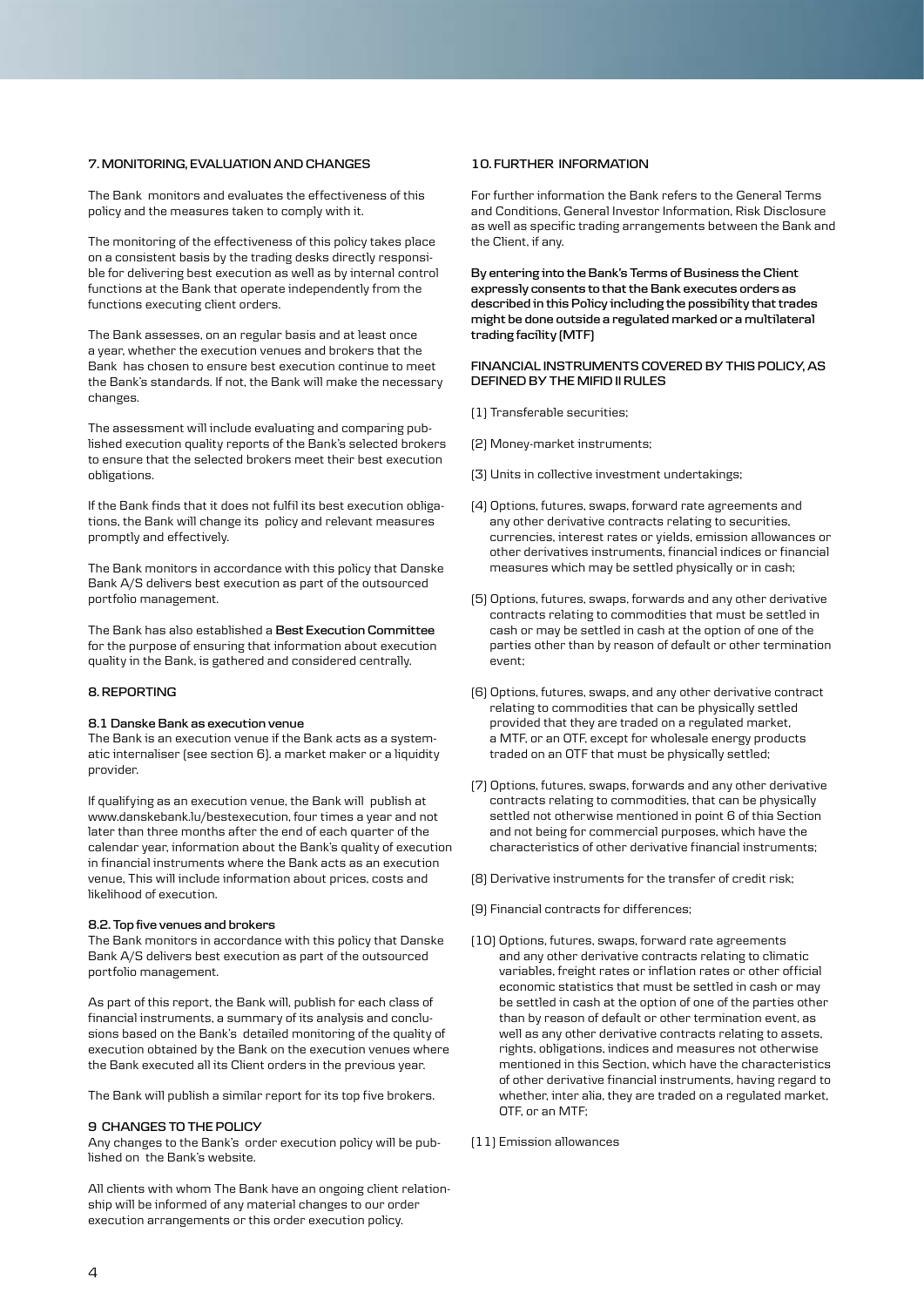# **PORTFOLIO MANAGEMENT ADDENDUM**

To Danske Bank A/S's Order Execution Policy

## **1. PURPOSE OF THIS ADDENDUM**

This addendum sets out the principles that Danske Bank A/S applies when executing decisions to deal on the best possible terms in connection with providing portfolio management services to you.

Portfolio management services are provided by Asset Management which is part of a separate Wealth Management business unit in Danske Bank A/S. Asset Management carries out its activities independently of the other activities of Danske Bank A/S.

The portfolio management investment service consists of managing your portfolio of financial instruments in accordance with the investment mandate we have agreed with you. When providing portfolio management, we act on a discretionary basis, which means that we make the decision when to buy or sell financial instruments on your behalf.

We have an obligation to act in your best interest when making decisions to deal. This means that we must aim at making investment decisions that are beneficial for you, that is, which financial instruments to buy or sell and when to carry out the investment decision.

The obligation to provide best execution begins once we have made the decision to initiate the purchase or sale of a particularfinancial instrument.

References in this addendum are made to the Order Execution Policy of Danske Bank A/S (hereinafter referred to as "OEP") where applicable to the portfolio management services.

# **2. BEST EXECUTION OBLIGATION**

"Best execution" means that we must take all sufficient steps to obtain the best possible results for you on a continuous basis when we execute decisions to deal. We are required to take into account the execution factors described in sections 4 and 5 and to determine their relative importance on the basis of the characteristics of your portfolio mandate.

It should be noted that the best execution requirement does not mean that we must obtain the best result for you on every single occasion. Rather, we monitor on an ongoing basis that the processes for providing you with best execution in accordance with this addendum work well when executing decisions to deal on your behalf.

# **3. SCOPE OF CUSTOMERS**

We provide best execution to all our portfolio management customers.

However, where we have agreed to specific terms in the portfolio management agreement or receive specific instructions from you, we execute the decisions to deal in accordance with those terms and instructions, collectively referred to as "Specific Conditions".

Specific Conditions have precedence over what is stated in this addendum. This means that Specific Conditions may prevent us from taking the steps that we would otherwise have

taken to comply with this addendum. Therefore, we may not be able to ensure best execution in respect of the aspect(s) of the transaction where we are acting in accordance with Specific Conditions.

We always strive to ensure the best possible result for you within the framework of any Specific Conditions.

#### **4. SELECTION AND MONITORING OF FINANCIAL INTERMEDIARIES SELECTION PROCESS**

#### **Selection process**

Our primary goal when selecting brokers, execution venues and counterparties, collectively referred to as "financial intermediaries", is to select the providers that enable us to provide best execution to you on a continuous basis, taking into account the execution factors described in sections 4 and 5.

We choose "financial intermediaries" in accordance with the same criteria as described sections 5.2.1 and 5.2.2 of the OEP.

In connection with the portfolio management services, we generally act in an agency capacity, meaning that we execute decisions to deal in our own name, but on your behalf, without realising any gain or loss on the transaction. When providing portfolio management services, we do not act as principal by dealing on own account.

In our selection of financial intermediaries, however, we may choose another unit of Danske Bank A/S to provide brokerage services. When we choose another unit of Danske Bank A/S, that unit may act as principal by dealing on own account in a transaction in accordance with the OEP.

We choose our financial intermediaries on the basis of an assessment of their capability to best carry out any given transaction in your best interest. This may lead to us selecting another unit of Danske Bank A/S to execute a transaction. Any dealing or relationship between units is conducted in accordance with Danske Bank A/S's Conflict of Interest policy.

A list of applicable financial intermediaries per class of financial instrument can be found here: www.danskebank.com/ bestexecution.

#### **Monitoring of selected financial intermediaries**

Regularly, and at least once a year, we assess our selected financial intermediaries on the basis of their ability to meet the set criteria and provide execution on a continuous basis in accordance with this addendum. The assessment will include evaluating and comparing published execution quality reports of the financial intermediaries to ensure that the selected providers meet their best execution obligations.

#### **5. EXECUTING DECISIONS TO DEAL**

#### **Aggregations and allocations**

When providing portfolio management services, we act in your best interest, and we secure equal treatment of all our customers. We will therefore aggregate orders to be placed on the market for execution where we make a decision to deal the same financial instrument for several customers at the same time. Aggregation of orders is common practice.

Executed aggregated orders are allocated among the customer portfolios using the traded price. When orders are executed by multiple fills over the day, we allocate the financial instruments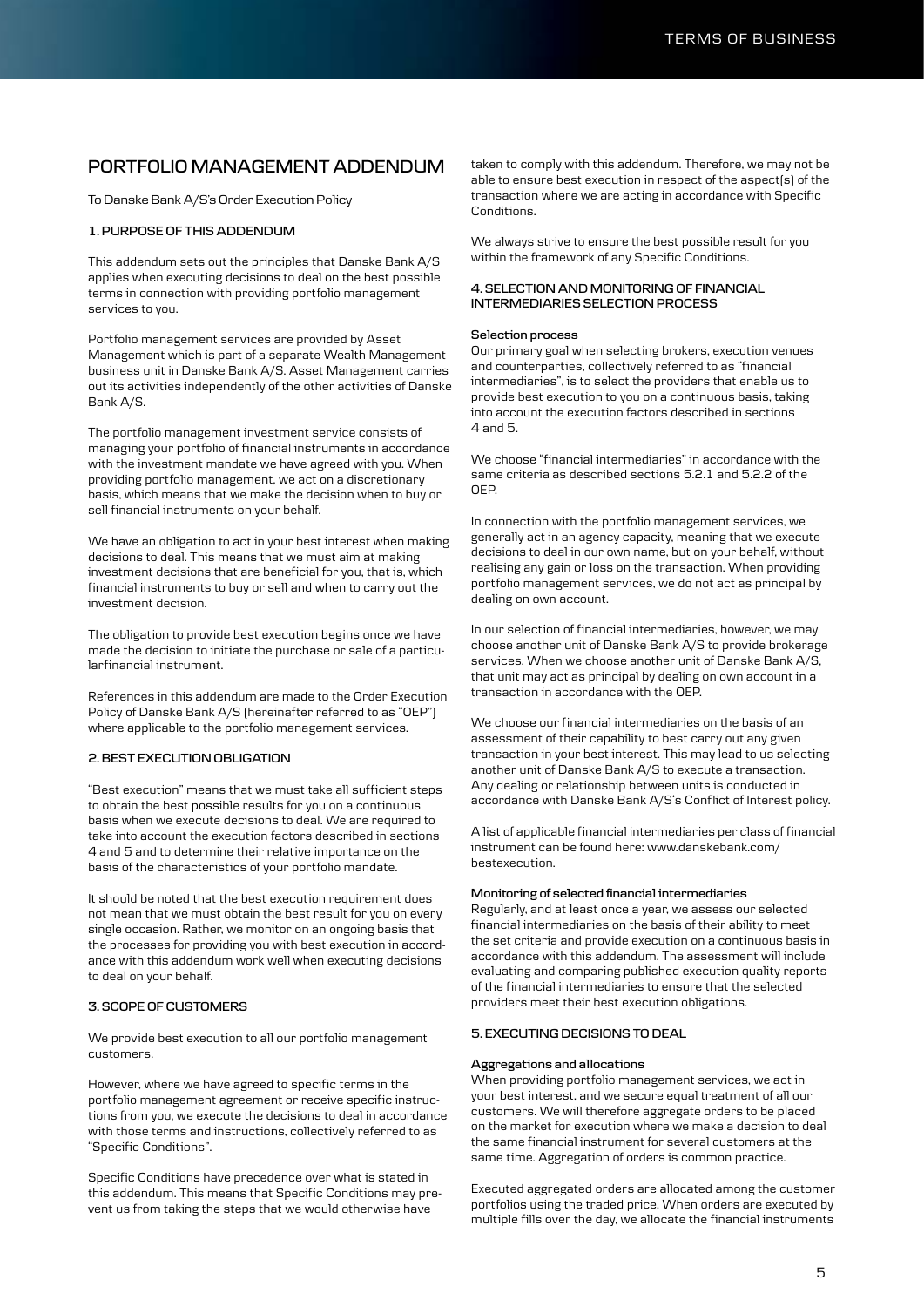in question using a calculated average price. If the aggregated orders can be executed only partially, we allocate on a pro rata basis, which means that you will receive your proportion of the partially executed order taking into account the best possible final result for you, and the equal treatment of all customers. We may deviate from the pro rata allocation if we justifiably believe that the expected benefits of the executed aggregated order cannot be realised by receiving a pro rata allocation.

#### **Placing orders on the market**

Where our investment process results in taking decisions to deal on your behalf, we have different choices for execution:

- 1. We may execute the decision to deal on a trading venue, that is, a Regulated Market, Multilateral Trading Facility ("MTF") or Organised Trading Facility ("OTF"). When providing portfolio management services, we do not have direct access to any regulated market, but we can access them indirectly by placing an order through a broker, including a unit of Danske Bank A/S providing brokerage services, which is a member of the relevant regulated market.
- 2. We may also execute transactions outside trading venues (Over The Counter ("OTC")). The counterparty then acts as principal by dealing on own account. This includes situations where the counterparty, including a unit of Danske Bank A/S providing brokerage services, acts in its capacity as Systematic Internaliser ("SI")(see section 6 of the OEP).
- 3. We may take decisions to deal that result in buying a financial instrument on behalf of one customer portfolio mandate and selling the same financial instrument under another customer portfolio mandate. We normally execute such deals on a trading venue or via a broker, including a unit of Danske Bank A/S providing brokerage services. We execute such simultaneous crossing deals only when we believe it is in your best interest.

In certain market situations, such as where there is insufficient liquidity or where, due to the specific nature of the class of financial instrument, there may be only one appropriate financial intermediary available or approaching multiple financial intermediaries for a competing quote would be likely to have an adverse effect on the price of the transaction because of possible information leakage, we will, to safeguard your best interest when executing a decision to deal, try to validate the price by all available means.

Under such circumstances, we may not, however, be able to obtain the same level of information for our assessment of the decision to deal as we would have had if the financial instrument had been available through multiple financial intermediaries or otherwise widely traded. We may also execute decisions to deal where offers are made to us without asking for quotes from other brokers if we believe this is in your best interest.

When we carry out a transaction under your ISDA Master Agreement or any other relevant agreement, for example a Global Master Repurchase Agreement, we are in some cases, particularly in relation to executing decisions to deal in financial derivatives instruments or securities financing transactions, constrained in the number of counterparties with whom we can enter into a transaction on your behalf. In these situations, our ability to deliver best execution is restricted, depending on the number of counterparties you have entered into agreements with and their suitability for the types of transactions we execute decisions to deal in. Such transactions are covered by the order execution policy of the

#### counterparty.

#### **Execution factors**

Using our reasonable judgement, we weigh the execution factors at the time of execution in accordance with your portfolio mandate and any Special Conditions, the type of the deal, financial instrument involved and prevailing market conditions.

The execution factors are the price at which we can execute the decision to deal, the cost and the speed of execution, the likelihood of execution and settlement, the size and nature of the order to be placed on the market and any other consideration relevant to execution, such as the market impact.

Obtaining the best price for the size of the aggregated order we place on the market while minimising the market impact are the key factors for all of our decisions to deal.

The likelihood of execution often depends on liquidity in the market or on whether a specific broker can or will provide the necessary liquidity to fill an order.

When taking all sufficient steps to obtain the best possible results for you, we apply different execution criteria depending on the class of financial instrument or the type of a transaction we execute on your behalf.

Criteria may include, but are not limited to

- whether or not the financial instrument is traded on a trading venue or OTC
- the size of the transaction relative to other transactions in the same class of financial instrument
- minimising the possible market impact
- access to liquidity
- your portfolio mandate and Special Conditions laid down by you
- commission rates and other costs
- characteristics of the financial intermediaries capable of executing the order

An overview of the key execution factors can be found on the last page of this addendum.

# **6. MONITORING AND REPORTING**

#### **Monitoring**

For monitoring and evaluation of the effectiveness of this addendum, see section 9 of the OEP (Monitoring, evaluation and changes).

#### **Top five venues and brokers**

For reporting about Danske Bank A/S's top-five venues and brokers, see section 10.2. of the OEP (Top five venues and brokers).

# **7. CHANGES TO THE ADDENDUM**

Any changes to this addendum will be published on Danske Bank A/S's website.

All customers with whom we have an ongoing relationship are informed of any material changes to the execution arrangements or this addendum.

#### **8. MORE INFORMATION**

For more information, please contact your account manager.